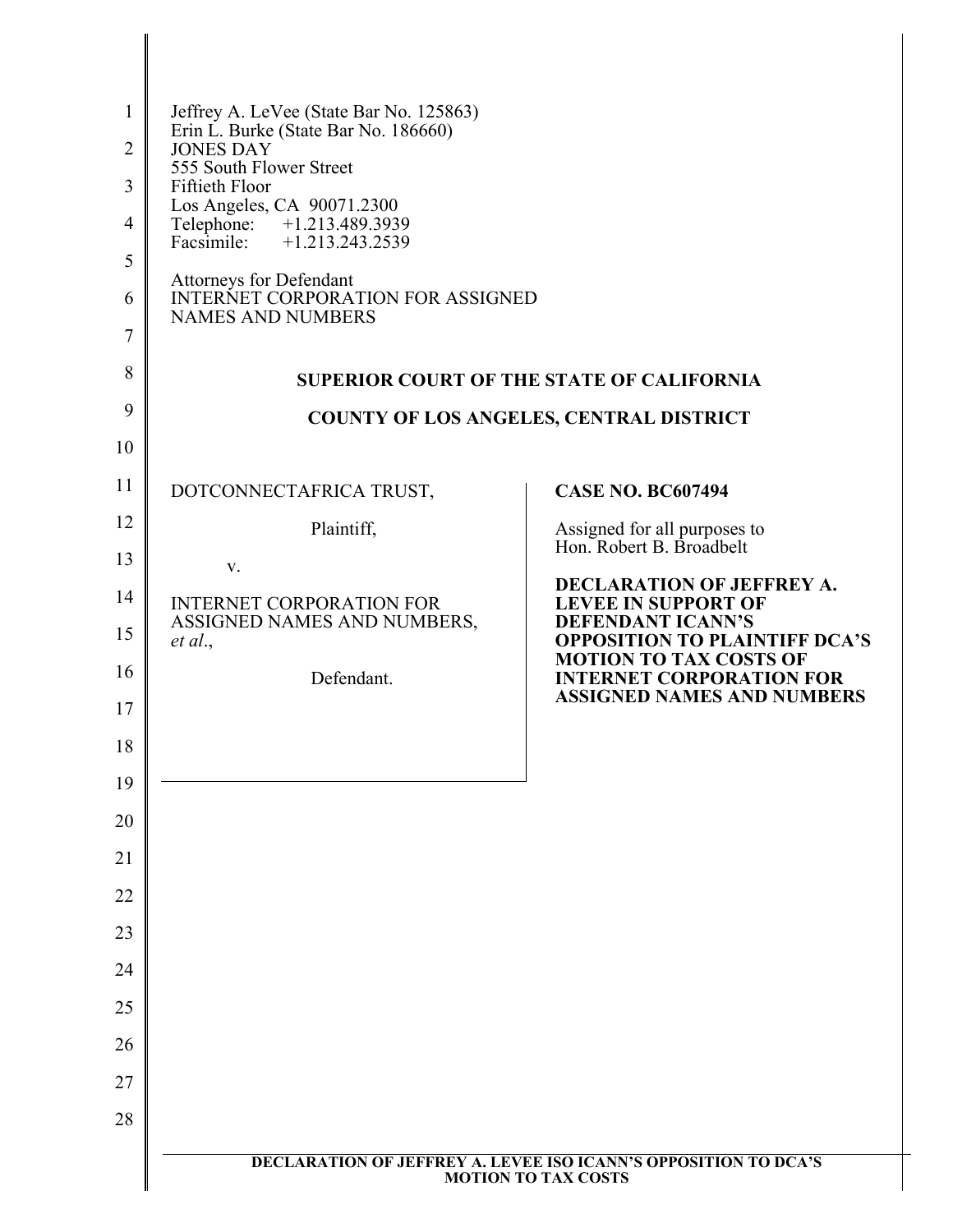| 1              | <b>DECLARATION OF JEFFREY A. LEVEE</b>                                                                         |
|----------------|----------------------------------------------------------------------------------------------------------------|
| $\overline{2}$ | I, Jeffrey A. LeVee, declare:                                                                                  |
| 3              | I am a partner of Jones Day, counsel to the Internet Corporation for Assigned<br>1.                            |
| $\overline{4}$ | Names and Numbers ("ICANN"), the defendant in this action. I am a member in good standing                      |
| 5              | of the State Bar of California and am admitted to practice before the Courts in this State. I have             |
| 6              | personal knowledge of the matters set forth herein and am competent to testify as to those                     |
| 7              | matters. I make this declaration in support of ICANN's opposition to Plaintiff DotConnectAfrica                |
| 8              | Trust's ("DCA") Motion to Tax Costs of Internet Corporation for Assigned Names and Numbers.                    |
| 9              | <b>Electronic Service Agreement</b>                                                                            |
| 10             | 2.<br>At the outset of the litigation, DCA and ICANN agreed that electronic service (i.e.,                     |
| 11             | email service) would qualify as personal service. In September 2018, counsel for DCA re-                       |
| 12             | confirmed this agreement: "Going forward, we would like to avoid any issues as to our electronic               |
| 13             | service agreement. Just to be certain, please confirm that electronic service constitutes personal             |
| 14             | service, as long as it is made before 5:00 p.m. I assume that you both are in agreement as to those            |
| 15             | terms, but please let me know if not." ICANN responded that same day, "ICANN is in                             |
| 16             | agreement." Attached hereto as Exhibit A is a true and correct copy of the email confirming the                |
| 17             | parties' electronic service agreement.                                                                         |
| 18             | 3.<br>ICANN served its verified cost memorandum on DCA on October 18, 2019 at                                  |
| 19             | 2:31 p.m. ICANN therefore personally served DCA with its verified cost memorandum on                           |
| 20             | October 18.                                                                                                    |
| 21             | <b>Deposition Costs</b>                                                                                        |
| 22             | Plaintiff noticed the deposition of Intervenor ZA Central Registry's ("ZACR")<br>4.                            |
| 23             | persons most knowledgeable ("PMK"), and ZACR offered two persons most knowledgeable,                           |
| 24             | Lucky Masilela and Neil Dundas, for deposition. ZACR is a South African company, so the                        |
| 25             | depositions took place in Cape Town, South Africa on October 23 and 24, 2017. I attended the                   |
| 26             | depositions of Lucky Masilela and Neil Dundas in person because many of DCA's allegations in                   |
| 27             | the First Amended Complaint ("FAC") relate to ICANN's consideration of ZACR's application                      |
| 28             | for the .AFRICA gTLD. In fact, DCA's fourth cause of action is predicated entirely on an                       |
|                | <b>ISO ICANN'S OPPOSITION TO DCA'S</b><br><b>DECLARATION OF JEFFREY A. LEVEE</b><br><b>MOTION TO TAX COSTS</b> |

Ι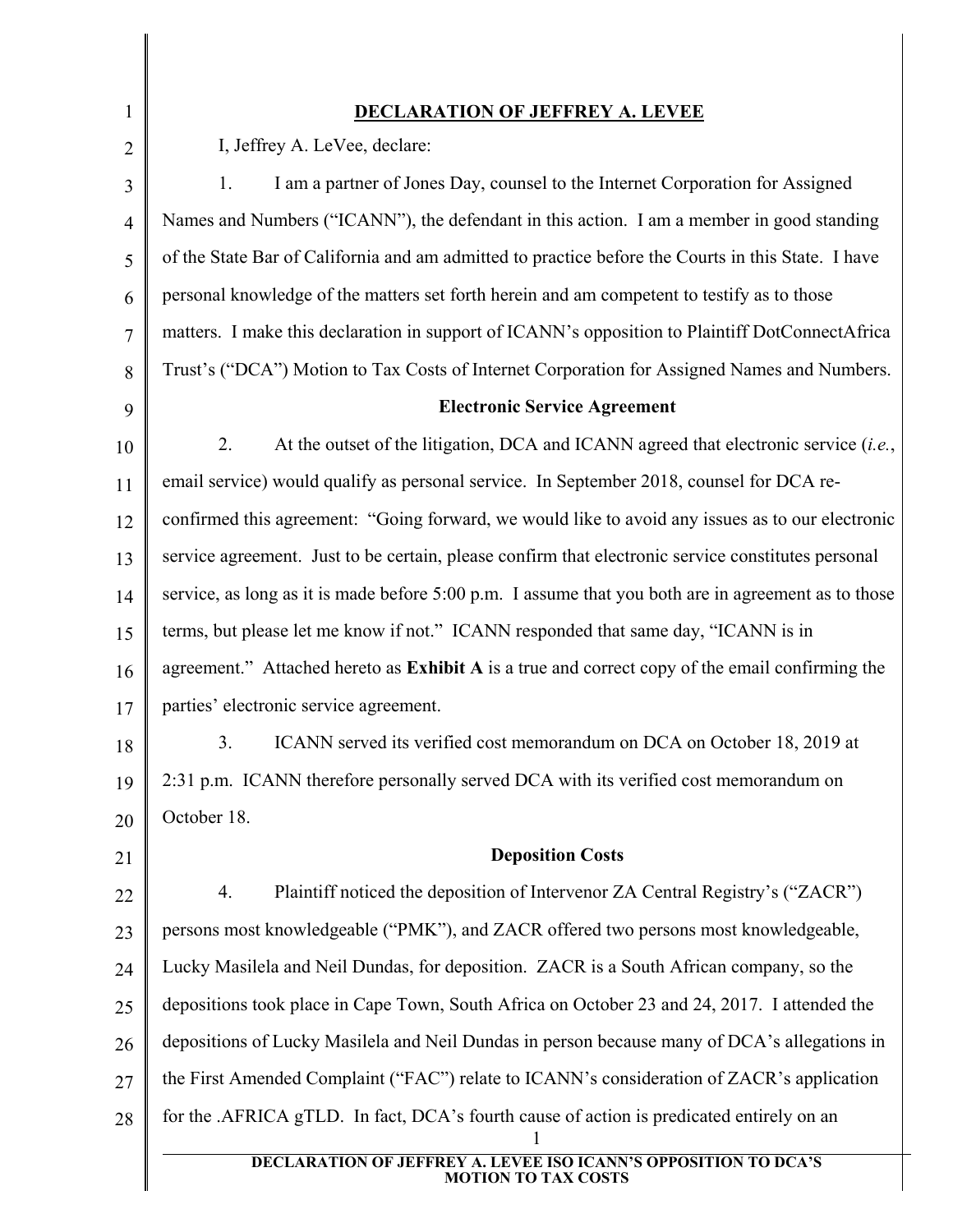1 2 3 4 5 alleged conspiracy between ICANN, ZACR, and the African Union Commission. It was therefore necessary for me, as ICANN's lead counsel, to attend ZACR's PMK depositions in person, to adequately defend ICANN in this lawsuit. It was also reasonably necessary for me to attend these depositions in person because participating telephonically from Los Angeles would have required me to participate in the middle of the night, due to the ten-hour time change.

6

7

8

5. My costs for travel to Cape Town, South Africa were, in my opinion, reasonable in

amount. ICANN is seeking the following costs for my travel to ZACR's PMK depositions:

| <b>Description</b><br>Cost | <b>Rationale</b>                                                                                                                                                                                                                                                                                                                                                                                                                                                                                                |
|----------------------------|-----------------------------------------------------------------------------------------------------------------------------------------------------------------------------------------------------------------------------------------------------------------------------------------------------------------------------------------------------------------------------------------------------------------------------------------------------------------------------------------------------------------|
| \$11,480.86                | I traveled business class to Cape Town, South Africa. The<br>travel time for the outgoing and returning flights between Los<br>Angeles and Cape Town was nearly 25 hours each way. This<br>amounts to nearly 50 hours of flight time to attend the<br>depositions. Flying business class was reasonably necessary<br>given the extensive travel time.                                                                                                                                                           |
| \$3,661.00                 | I spent five nights at a hotel in South Africa, arriving two and<br>a half days before the deposition, and leaving the day after<br>the deposition. This charge also includes transfer to and from<br>the airport in Cape Town. My five-night stay was reasonably<br>necessary to adjust to the time ten-hour time difference and to<br>account for the two-day deposition. The invoice says "Safari<br>in South Africa," but this invoice accounts for my travel to<br>Cape Town for the ZACR PMK depositions. |
| \$91.98                    | I am seeking costs for my cab fares to and from the airports,<br>and to and from the deposition. I did not include my cab<br>fares to and from restaurants for meals.<br>The invoice for Yellow Cab for \$31.98 reflects my cab fare<br>from LAX to my house after the deposition.                                                                                                                                                                                                                              |
| \$70.50                    | I am seeking costs for my meals while in South Africa for<br>lunch and dinner only October 24, the second day of<br>deposition. I am not seeking costs for any other meals.<br>The invoice for Smak (my dinner on October 24) is listed in<br>Rand. Based on the conversion rate at the time, this invoice                                                                                                                                                                                                      |
|                            |                                                                                                                                                                                                                                                                                                                                                                                                                                                                                                                 |

28

2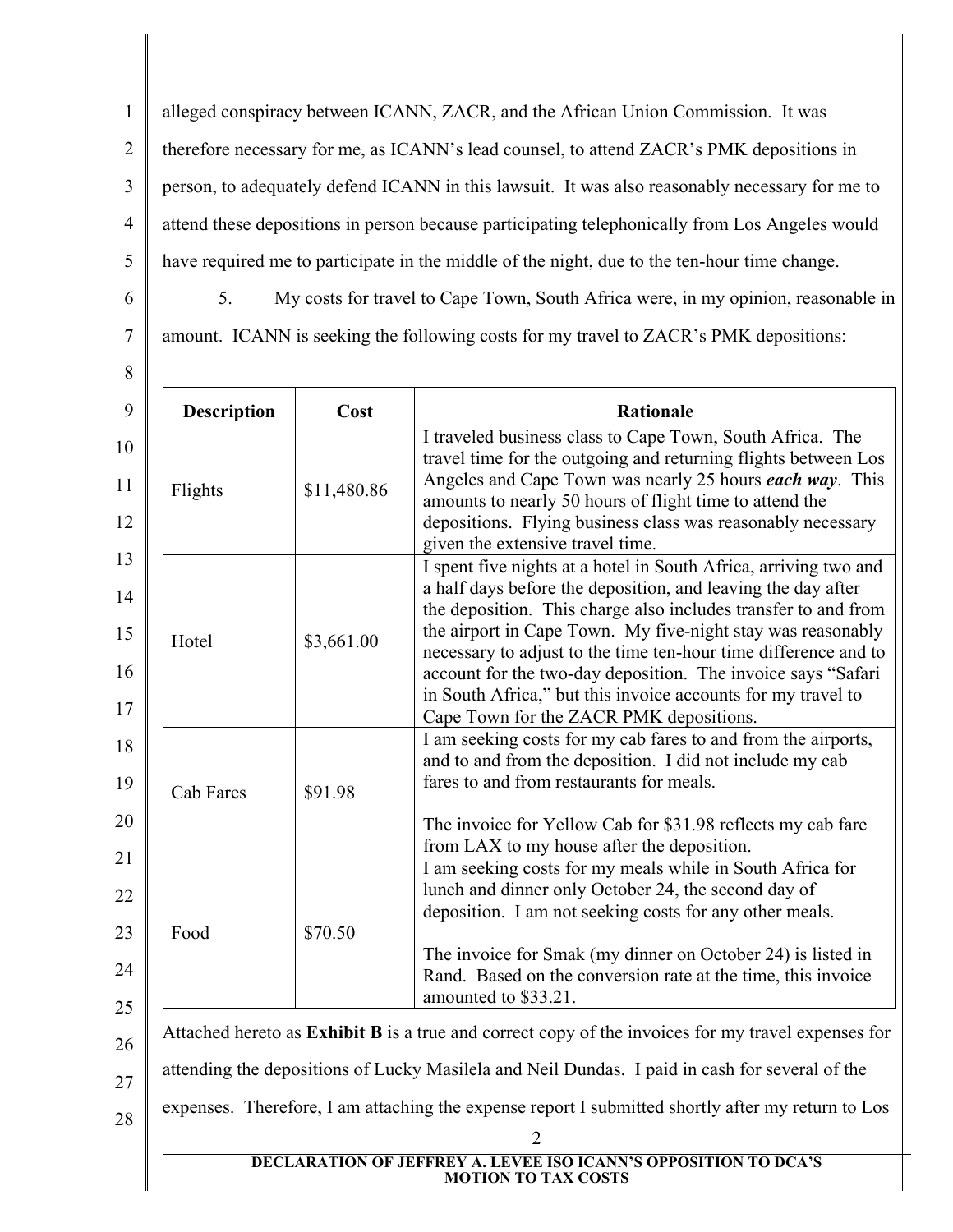1

13

Angeles, which reflects the payments I made in cash.

2 3 4 5 6 7 8 9 10 11 6. ICANN noticed the deposition of Mr. Mwencha in March 2018. At the time of the deposition, Mr. Mwencha resided in Nairobi, Kenya. ICANN offered to bring Mr. Mwencha to the United States for a deposition to save all parties the cost of traveling to Africa a second time. DCA accepted ICANN's offer, and Mr. Mwencha's deposition took place on April 4, 2018 in Washington, D.C. ICANN reimbursed Mr. Mwencha for his two-night stay at a hotel in Washington D.C. because Mr. Mwencha's willingness to come to the United States saved ICANN, DCA, and ZACR from traveling to Africa a second time. ICANN did not compensate Mr. Mwencha for his flight. Because the date and location for the deposition were not set until a few weeks before the deposition, ICANN booked travel on a somewhat expedited basis. 7. My costs for travel to Washington, D.C. were also, in my opinion, reasonable in

12 amount. ICANN is seeking the following costs for travel to Mr. Mwencha's deposition:

|      | <b>Description</b> | Cost                                                      | <b>Rationale</b>                                                                                                        |
|------|--------------------|-----------------------------------------------------------|-------------------------------------------------------------------------------------------------------------------------|
|      |                    |                                                           | I traveled premium economy to Washington, D.C. The cost                                                                 |
|      |                    |                                                           | for my one-way flight from Los Angeles to Washington, D.C.<br>was \$568.35. Following the deposition, I traveled to     |
|      | Flights            | \$1,270.74                                                | Sacramento instead of Los Angeles for another client matter.                                                            |
|      |                    |                                                           | I therefore split the cost of the flight between ICANN and                                                              |
|      |                    |                                                           | another client. The cost to ICANN for my return flight was                                                              |
|      |                    |                                                           | \$702.39. Again, I traveled economy.                                                                                    |
|      |                    |                                                           | I spent one night at a hotel in Washington, D.C., totaling,<br>\$469.53. ICANN also reimbursed Mr. Mwencha for his two- |
|      |                    |                                                           | night stay at a hotel in Washington, D.C., the day before and                                                           |
|      | Hotel              | \$1,878.12                                                | the day of his deposition, totaling \$1,408.59. These costs are                                                         |
|      |                    | reasonable, particularly given the much higher costs DCA, |                                                                                                                         |
|      |                    |                                                           | ICANN, and ZACR would have incurred had they traveled to                                                                |
|      |                    |                                                           | Africa for Mr. Mwencha's deposition.                                                                                    |
|      |                    |                                                           | I am seeking costs for my cab fares to and from the airport.                                                            |
|      | Cab Fares          | \$122.80                                                  | The invoice from Transco Inc. reflects my cab fare from the                                                             |
|      |                    |                                                           | airport to the hotel before the deposition. The invoice from                                                            |
|      |                    |                                                           | UVC reflects my cab fare to the airport after the deposition.                                                           |
|      |                    |                                                           | I am seeking costs for my dinner the night before the                                                                   |
| Food | \$398.65           | deposition, and breakfast and lunch for myself, ZACR, and |                                                                                                                         |
|      |                    |                                                           | Mr. Mwencha the day of the deposition.                                                                                  |
|      |                    |                                                           |                                                                                                                         |
| 3    |                    |                                                           |                                                                                                                         |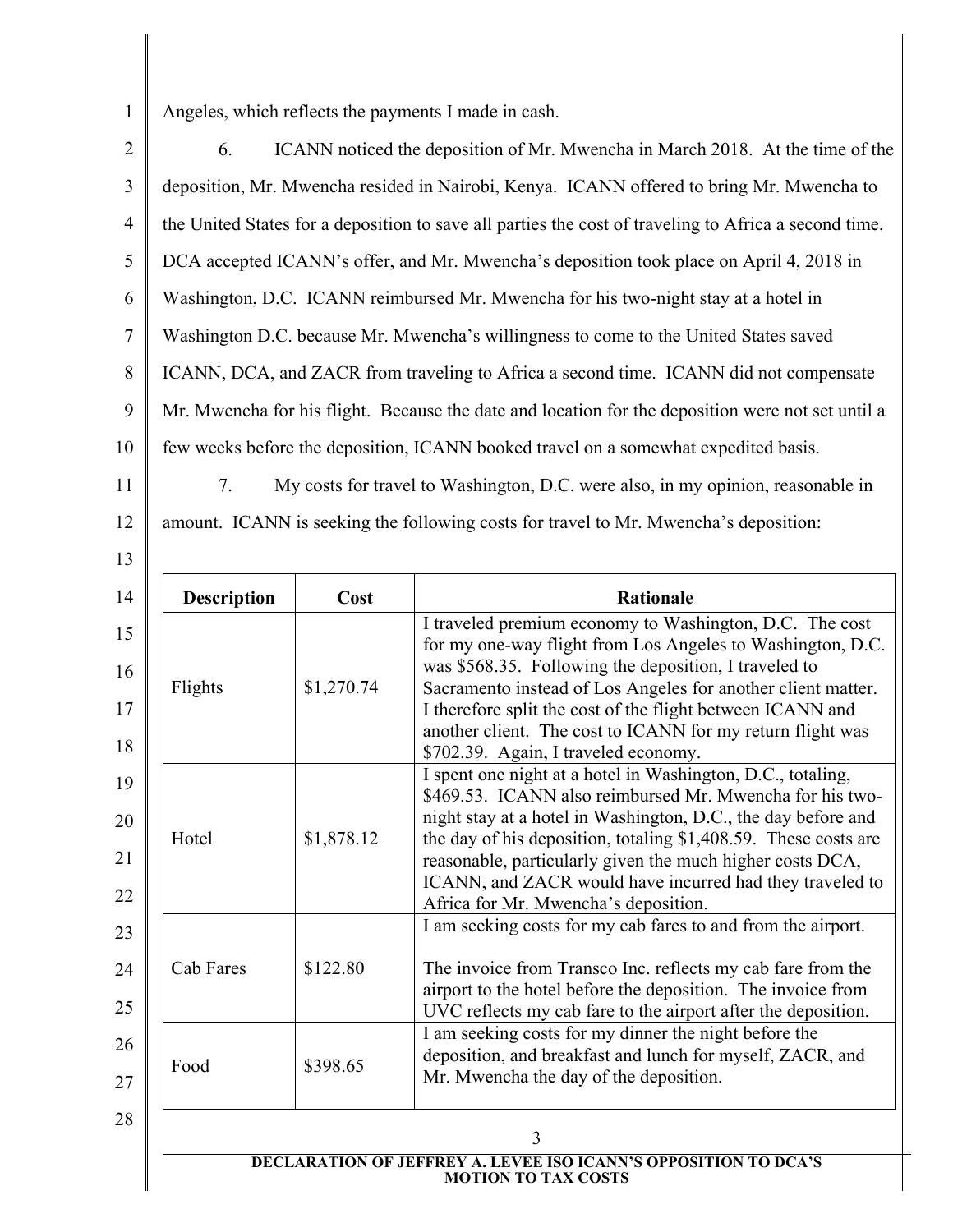<span id="page-4-3"></span><span id="page-4-2"></span><span id="page-4-1"></span><span id="page-4-0"></span>

|                                                                                                                                                                                                                                                                                                                                                                                                                       |                                                                                                              | reflects lunch at the deposition. | before the deposition, the invoice from Café Du Parc reflects<br>breakfast the day of the deposition, and the invoice from Flik                                                                  | The invoice from the Oval Room reflects my dinner the night |
|-----------------------------------------------------------------------------------------------------------------------------------------------------------------------------------------------------------------------------------------------------------------------------------------------------------------------------------------------------------------------------------------------------------------------|--------------------------------------------------------------------------------------------------------------|-----------------------------------|--------------------------------------------------------------------------------------------------------------------------------------------------------------------------------------------------|-------------------------------------------------------------|
| Attached hereto as Exhibit C are true and correct copies of the invoices for my travel expenses                                                                                                                                                                                                                                                                                                                       |                                                                                                              |                                   |                                                                                                                                                                                                  |                                                             |
| for attending the deposition of Erastus Mwencha. I paid in cash for several of the expenses.                                                                                                                                                                                                                                                                                                                          |                                                                                                              |                                   |                                                                                                                                                                                                  |                                                             |
| Therefore, I am attaching the expense report I submitted shortly after my return to Los Angeles,                                                                                                                                                                                                                                                                                                                      |                                                                                                              |                                   |                                                                                                                                                                                                  |                                                             |
| which reflects the payments I made in cash.                                                                                                                                                                                                                                                                                                                                                                           |                                                                                                              |                                   |                                                                                                                                                                                                  |                                                             |
| 8.                                                                                                                                                                                                                                                                                                                                                                                                                    |                                                                                                              |                                   | ICANN attended a number of depositions in this case, most of which DCA                                                                                                                           |                                                             |
| noticed. After each deposition, ICANN ordered a copy of the transcript. Attached hereto as                                                                                                                                                                                                                                                                                                                            |                                                                                                              |                                   |                                                                                                                                                                                                  |                                                             |
| <b>Exhibit D</b> are true and correct copies of the invoices for copies of the deposition transcripts. <sup>1</sup>                                                                                                                                                                                                                                                                                                   |                                                                                                              |                                   |                                                                                                                                                                                                  |                                                             |
| The following chart further explains the costs ICANN is seeking:<br><b>Deponent</b>                                                                                                                                                                                                                                                                                                                                   | Transcript                                                                                                   | <b>Digital</b>                    | <b>Rough</b>                                                                                                                                                                                     | <b>Condensed</b>                                            |
| <b>Christine Willett</b>                                                                                                                                                                                                                                                                                                                                                                                              | and Exhibits <sup>2</sup><br>\$888.10                                                                        | \$35.00                           | \$262.35                                                                                                                                                                                         | \$16.00                                                     |
|                                                                                                                                                                                                                                                                                                                                                                                                                       |                                                                                                              |                                   |                                                                                                                                                                                                  |                                                             |
| Akram Atallah                                                                                                                                                                                                                                                                                                                                                                                                         | \$1,478.92                                                                                                   | \$35.00                           | \$325.05                                                                                                                                                                                         | \$16.00                                                     |
| <b>ZACR PMK</b>                                                                                                                                                                                                                                                                                                                                                                                                       | \$1,791.00 <sup>3</sup>                                                                                      |                                   |                                                                                                                                                                                                  |                                                             |
| <b>Trang Nguyen</b>                                                                                                                                                                                                                                                                                                                                                                                                   | \$1,116.70                                                                                                   | \$35.00                           |                                                                                                                                                                                                  | \$16.00                                                     |
| Fadi Chehade                                                                                                                                                                                                                                                                                                                                                                                                          | \$809.05                                                                                                     | \$35.00                           | \$227.70                                                                                                                                                                                         | \$16.00                                                     |
| <b>Stephen Crocker</b>                                                                                                                                                                                                                                                                                                                                                                                                | \$707.85                                                                                                     | \$35.00                           |                                                                                                                                                                                                  | \$16.00                                                     |
| Erastus Mwencha                                                                                                                                                                                                                                                                                                                                                                                                       | \$1,708.62 <sup>4</sup>                                                                                      |                                   |                                                                                                                                                                                                  |                                                             |
| Mike Silber                                                                                                                                                                                                                                                                                                                                                                                                           | \$1,167.80                                                                                                   | \$35.00                           |                                                                                                                                                                                                  | \$16.00                                                     |
| Willett, made for parking at DCA's counsel's office to attend the depositions. It was reasonably<br>necessary to incur these costs, because ICANN's counsel (and Ms. Willett) could not have<br>walked to the depositions without substantial burden (Jones Day's offices are in downtown Los<br>Angeles, and ICANN is located in Playa Vista, while DCA's counsel's offices are in the<br>Brentwood area).<br>costs. | <sup>3</sup> This cost includes the video recording.<br><sup>4</sup> This cost includes the video recording. | 4                                 | <sup>1</sup> These invoices also reflect payments I, my colleague Erin Burke, and the deponent Ms.<br>$2$ The costs for transcripts and exhibits also include the handling fees and the shipping |                                                             |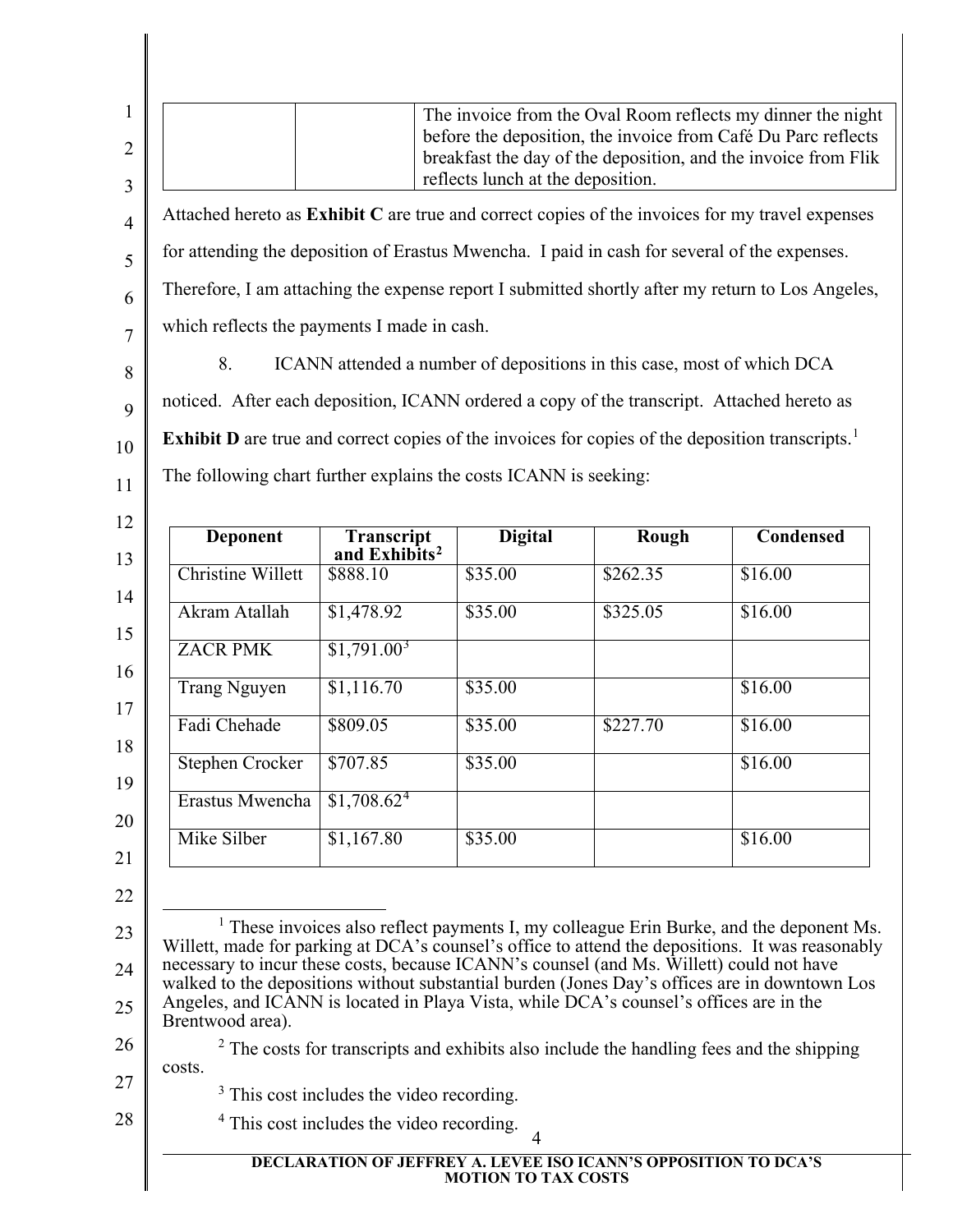|                | Pierre Dandjinou | \$1,879.55               | \$45.00  |            | \$30.00  |
|----------------|------------------|--------------------------|----------|------------|----------|
| $\overline{2}$ | Mark McFadden    | $$3,307.83^5$            |          |            | \$48.00  |
| 3              | Reuben Brigety   | $$2,090.09$ <sup>6</sup> | \$35.00  | \$275.55   | \$16.00  |
| 4              | <b>TOTAL</b>     | \$16,945.51              | \$290.00 | \$1,090.65 | \$190.00 |
|                |                  |                          |          |            |          |

6

7

8

9

10

11

12

13

14

15

16

17

18

19

20

21

22

23

24

9. I am informed and believe that the standard package from Esquire, the court reporting service used for many of the depositions, includes the transcript and exhibits, a condensed transcript, and a digital copy of the transcript.

10. ICANN also ordered the rough transcript for several of the depositions. These costs were reasonably necessary for the following reasons:

**Akram Atallah:** Mr. Atallah testified as ICANN's person most knowledgeable on October 5, 2016. Ms. Willett also testified as ICANN's person most knowledgeable about a different subset of topics two days later. During his deposition, Mr. Atallah directed DCA to Ms. Willett for certain answers. I, therefore, ordered the rough transcript of Mr. Atallah's deposition to ensure that Ms. Willet was adequately prepared as ICANN's person most knowledgeable at her deposition two days later. I also ordered the rough transcript of his deposition because shortly after his deposition, Mr. Atallah was preparing for, and traveling to, ICANN's public meeting in Hyderabad, India, rendering his review of the transcript truncated.

**Christine Willett:** Ms. Willett testified as ICANN's person most knowledgeable deponent on October 7, 2016. I ordered the rough transcript of her deposition because shortly after her deposition, Ms. Willett was preparing for, and traveling to, ICANN's public meeting in Hyderabad, India, rendering her review of the transcript truncated.

- <span id="page-5-0"></span>25 26 <sup>5</sup> This cost also accounts for ordering the transcript on an expedited basis. It was reasonably necessary to order Mr. McFadden's deposition transcript on an expedited basis because his deposition occurred less than one month before the Phase II trial was set to begin.
- <span id="page-5-1"></span>27 28 5 <sup>6</sup> This cost also accounts for ordering the transcript on an expedited basis. It was reasonably necessary to order Mr. Brigety's deposition transcript on an expedited basis because his deposition occurred less than one month before the Phase II trial was set to begin.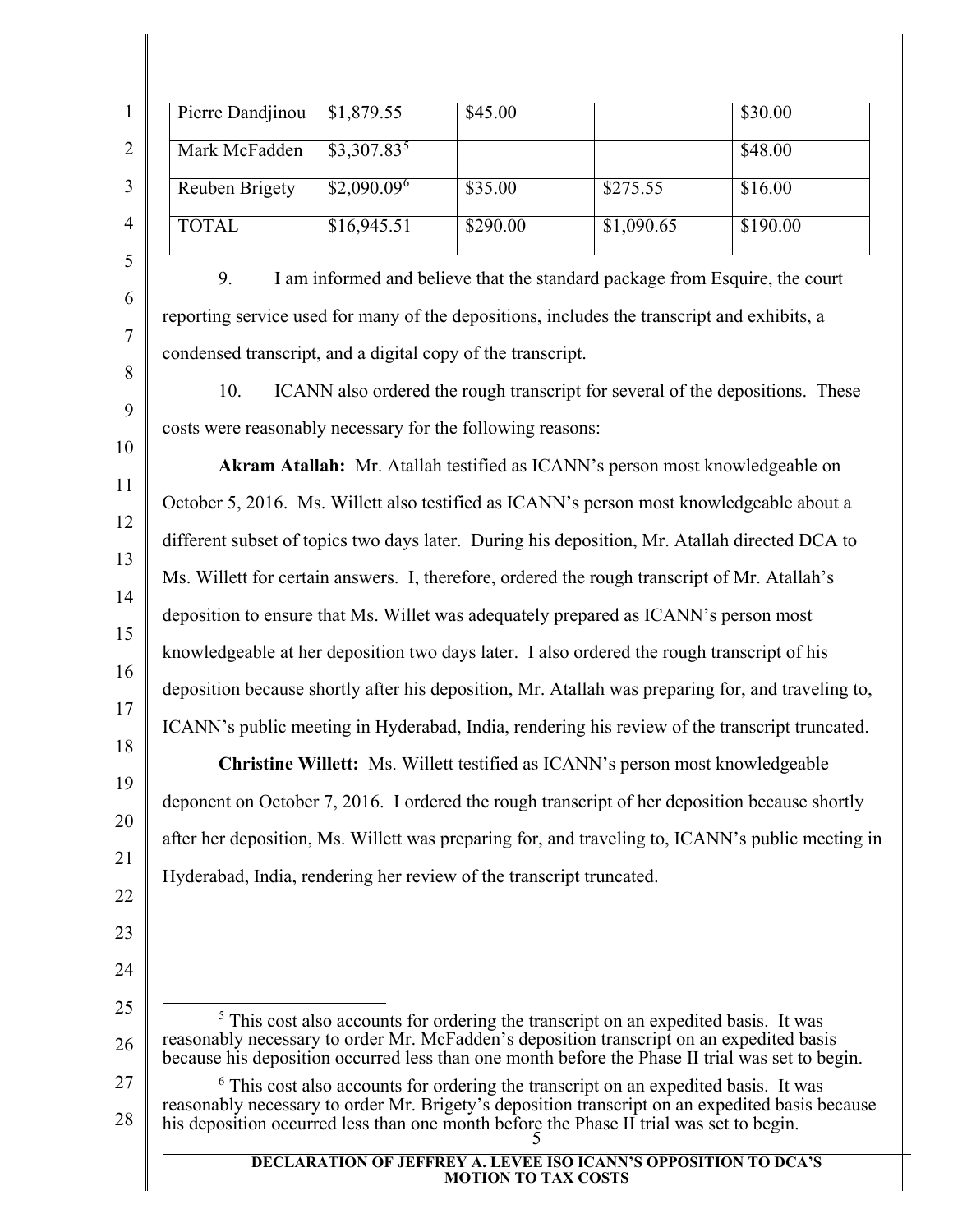**Fadi Chehade:** Mr. Chehade was deposed on December 14, 2017, just two and a half months before the February 2018 trial. I therefore ordered the rough transcript in conjunction with ICANN's trial preparations.

1

2

3

4

5

6

**Reuben Brigety:** Mr. Brigety, one of ICANN's experts, was deposed on July 30, 2018, less than one month before the Phase II trial was set to begin. It was therefore necessary to order the rough transcript to adequately prepare ICANN's defense for trial.

7 8 9 10 11 12 13 14 15 11. I also ordered a copy of the videotaped depositions of Mr. Silber and Mr. McFadden. DCA noticed these depositions, and ordered the videographer. ICANN's costs for the video recording was, in my opinion, reasonably necessary. Mr. Silber left his employ as an ICANN Board member in October 2018 and resides in South Africa. Mr. McFadden was not an ICANN employee and resides in Wisconsin. Accordingly, both witnesses are outside the subpoena power of the Court. Had ICANN intended to call them at trial, ICANN would have needed to rely on their videotaped deposition, unless either witness volunteered to travel to Los Angeles. Attached hereto as **Exhibit E** are true and correct copies of the invoices for Mr. Silber's and Mr. McFadden's videotaped depositions.

16 17 18 19 20 21 22 23 24 25 26 27 28 6 12. Attached hereto as **Exhibit F** are true and correct copies of the invoices for taking and video recording Ms. Bekele's deposition, an original and copy of each of the transcripts, and the parking Jones Day provided at the deposition, which was at Jones Day's office. As reflected on Exhibit F, the cost per page for the December 2016 deposition was \$10, whereas the cost per page for the September 2017 deposition was \$5.25, as set by the court reporting service. The invoice for the July 2018 deposition includes the cost for video recording the deposition, and reflects ICANN's costs for ordering the transcript on an expedited basis. These costs were reasonably necessary because Ms. Bekele's deposition occurred less than one month before the Phase II trial date, and just two days before the deadline to file motions *in limine*. One of ICANN's motions *in limine* was based in part on Ms. Bekele's testimony at this deposition. 13. DCA noticed the deposition of Mr. McFadden. Mr. McFadden is a resident of Wisconsin. To avoid the costs of DCA, ICANN, and ZACR traveling to Wisconsin, ICANN offered to bring Mr. McFadden to Los Angeles. DCA accepted ICANN's offer. ICANN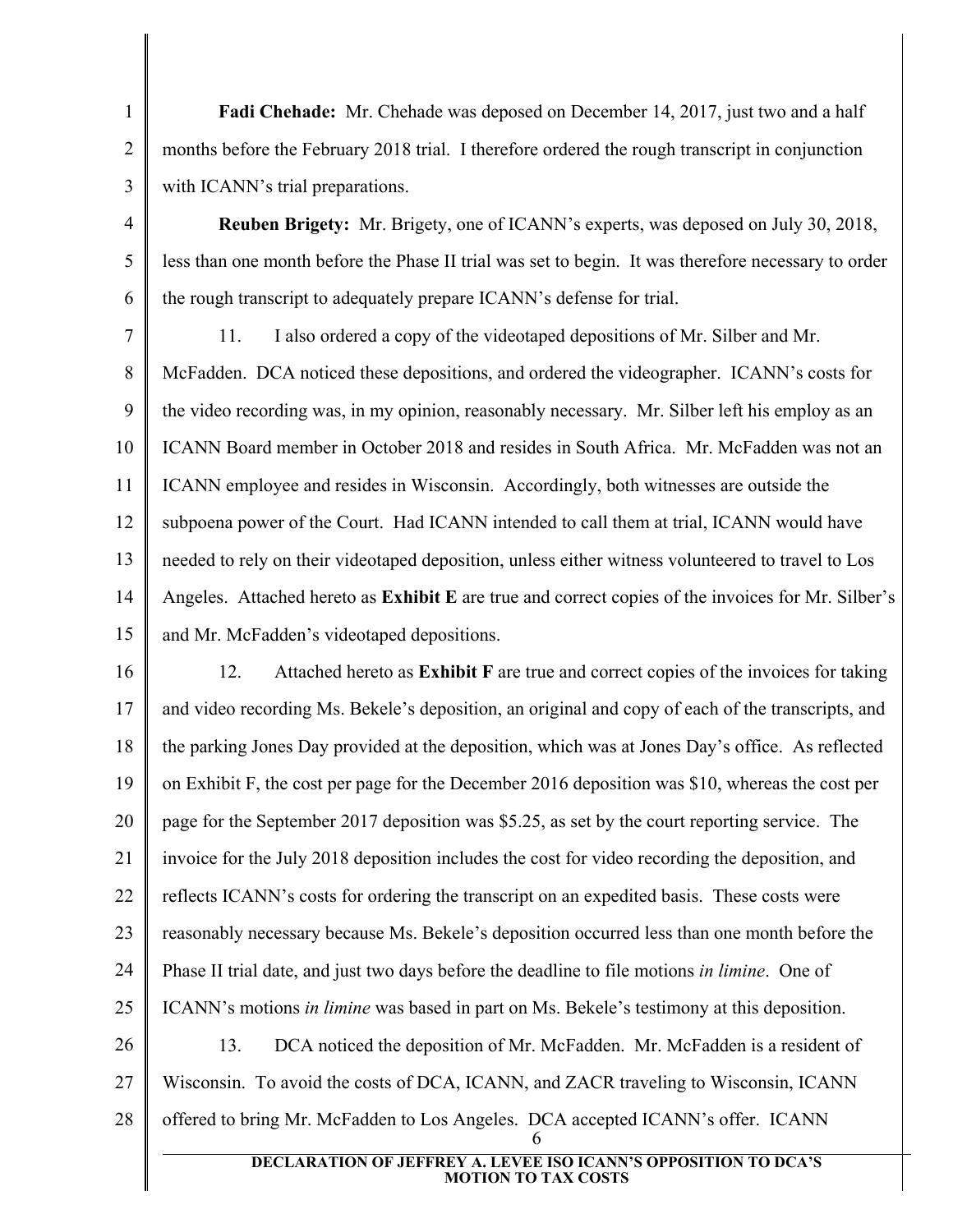reimbursed Mr. McFadden his costs for traveling to Los Angeles. Attached hereto as **Exhibit G** is a true and accurate copy of the expenses Mr. McFadden submitted to ICANN for his travel to California for his deposition, and for which ICANN reimbursed Mr. McFadden.

**Filing Fees**

5 6 7 8 9 10 11 12 14. DCA initiated this lawsuit by filing a complaint in Los Angeles Superior Court. ICANN filed a Notice of Removal to federal court based on diversity jurisdiction: ICANN is a citizen of California, DCA is a citizen of the Republic of Mauritius and Kenya, and the amount in controversy exceeded \$75,000. After the case was removed to federal court, ZACR was added as a party. ZACR, like DCA, is a foreign citizen, thereby destroying diversity. The federal court remanded the case back to state court for lack of subject matter jurisdiction. There was nothing improper about the Notice of Removal when filed; the later changed circumstances do not retroactively make ICANN's filing for removal "unreasonable" or "unnecessary."

13 14 15 16 17 18 19 20 15. This Court held a bench trial in February 2018 and February 2019 on the issue of whether DCA was judicially estopped from pursuing this lawsuit given its repeated statements to a prior tribunal that it could not sue ICANN in court under any circumstance. After the February 2019 trial, the Court ordered the parties to submit simultaneous post-trial briefs. I reviewed DCA's post-trial brief and determined that the evidence DCA cited was irrelevant, misstated the documents or trial testimony, or was misleading. I determined that it was necessary to object to much of the evidence DCA cited for this reason, so that I was advocating ICANN's affirmative defense to the fullest extent.

21

1

2

3

4

## **Models, Enlargements, and Photocopies of Exhibits**

22 23 16. ICANN is seeking to recover its costs for printing exhibits, deposition transcripts, and the trial binder for the February 2018 two-day trial, and the February 2019 three-day trial.

24 25 26 27 28 7 17. This Court's trial preparation order requires the parties to bring three copies of exhibits to Court the day of trial. ICANN was responsible for printing all of the parties' joint exhibits and its own exhibits for both trials. This Court also requires the parties to assemble a trial binder with each party's trial brief, motions *in limine*, witness list, and exhibit list. Again, ICANN was responsible for printing the trial binders for this Court.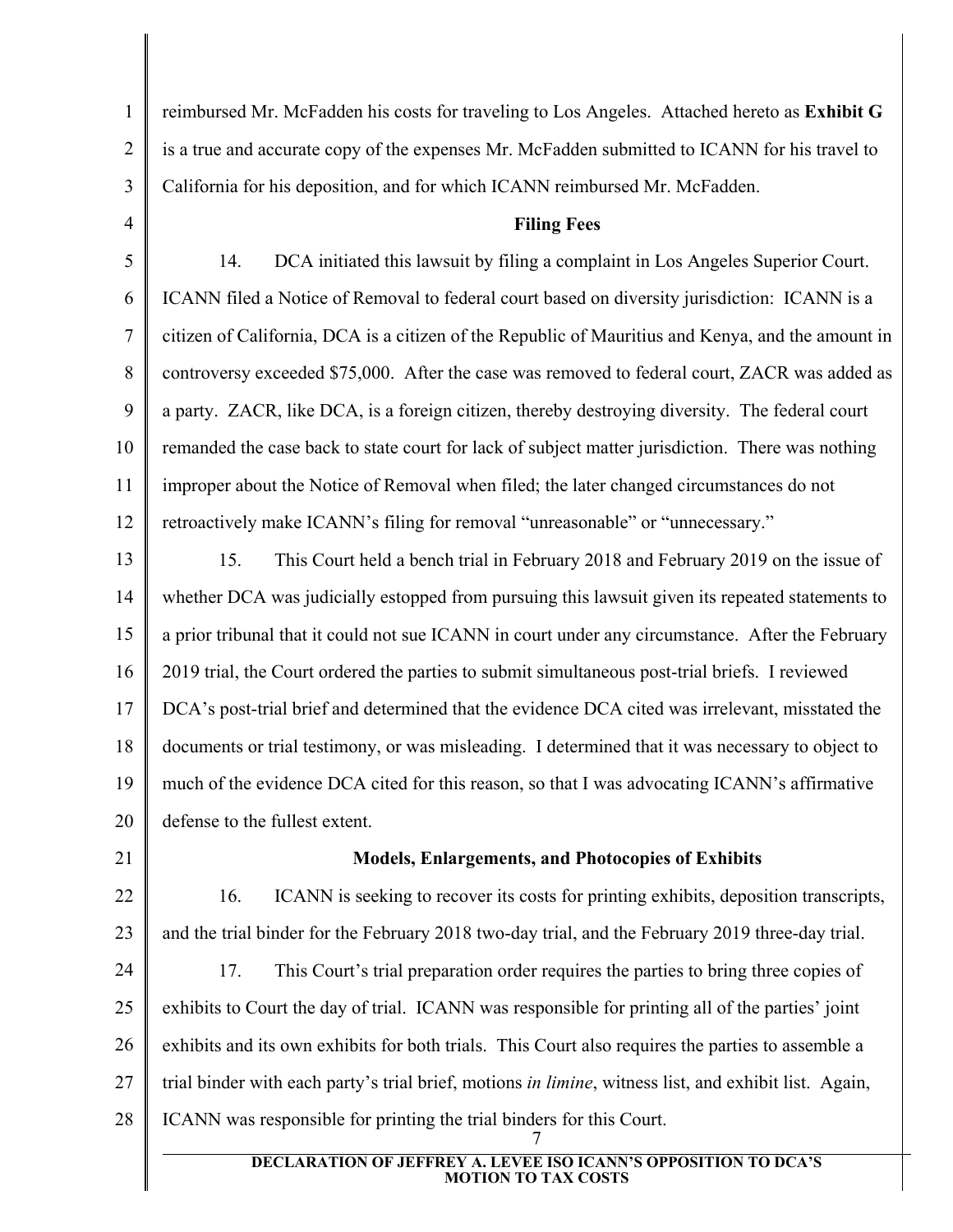1 2 3 4 5 18. ICANN also printed copies of deposition transcripts to lodge with the Court during trial and/or impeach the witness, or refresh a witness's recollection at trial. That this was reasonable and necessary is illustrated by the fact that during the February 2018 trial, ICANN had to refer to Ms. Bekele's transcript often either because she could not recall her prior testimony or because she testified inconsistently with her deposition testimony.

6 7

8

9

19. For both the February 2018 and February 2019 trial, ICANN and DCA agreed to split the cost of trial technology. This included the costs for each of the monitors the parties relied upon during trial—one for each counsel's table, one for the Court, one for the witness, and one for the counsel questioning the witness at the podium.

10 11 12 20. Attached hereto as **Exhibit H** are true and correct copies of the invoices ICANN paid for printing exhibits, deposition transcripts, and the trial binder (Network Litigation Services, Inc.), and the costs for trial technology (Aquipt), for the February 2018 trial.

13 14 15 16 17 21. Attached hereto as **Exhibit I** are true and correct copies of the invoices ICANN paid for printing exhibits, deposition transcripts, and the trial binder (Network Litigation Services, Inc.), and the costs for trial technology (Inservio and Aquipt), for the February 2019 trial. As to trial technology, there is an additional invoice from Inservio to convert the trial exhibits from PDFs to TIFFs so that they could be displayed on the monitor.

18

## **Messenger Fees**

19 20 21 22 23 24 22. In January 2019, the Los Angeles Superior Court began requiring parties to electronically file documents with the Court. It is often a requirement to submit paper copies of electronic filings to courts as a courtesy. After January 2019, ICANN followed this common practice, and submitted paper copies of electronic filings to the Court as a courtesy, especially because the final pre-trial status conference and trial dates for the Phase I trial were fast approaching, meaning getting filings into the Court's hands was time-sensitive.

25 26 27 23. ICANN also incurred messenger fees for delivery of trial exhibit binders to Court for the February 2018 and February 2019 trials. This Court's trial preparation order requires the parties to jointly prepare three sets of exhibit binders to bring to Court the day of trial. ICANN

28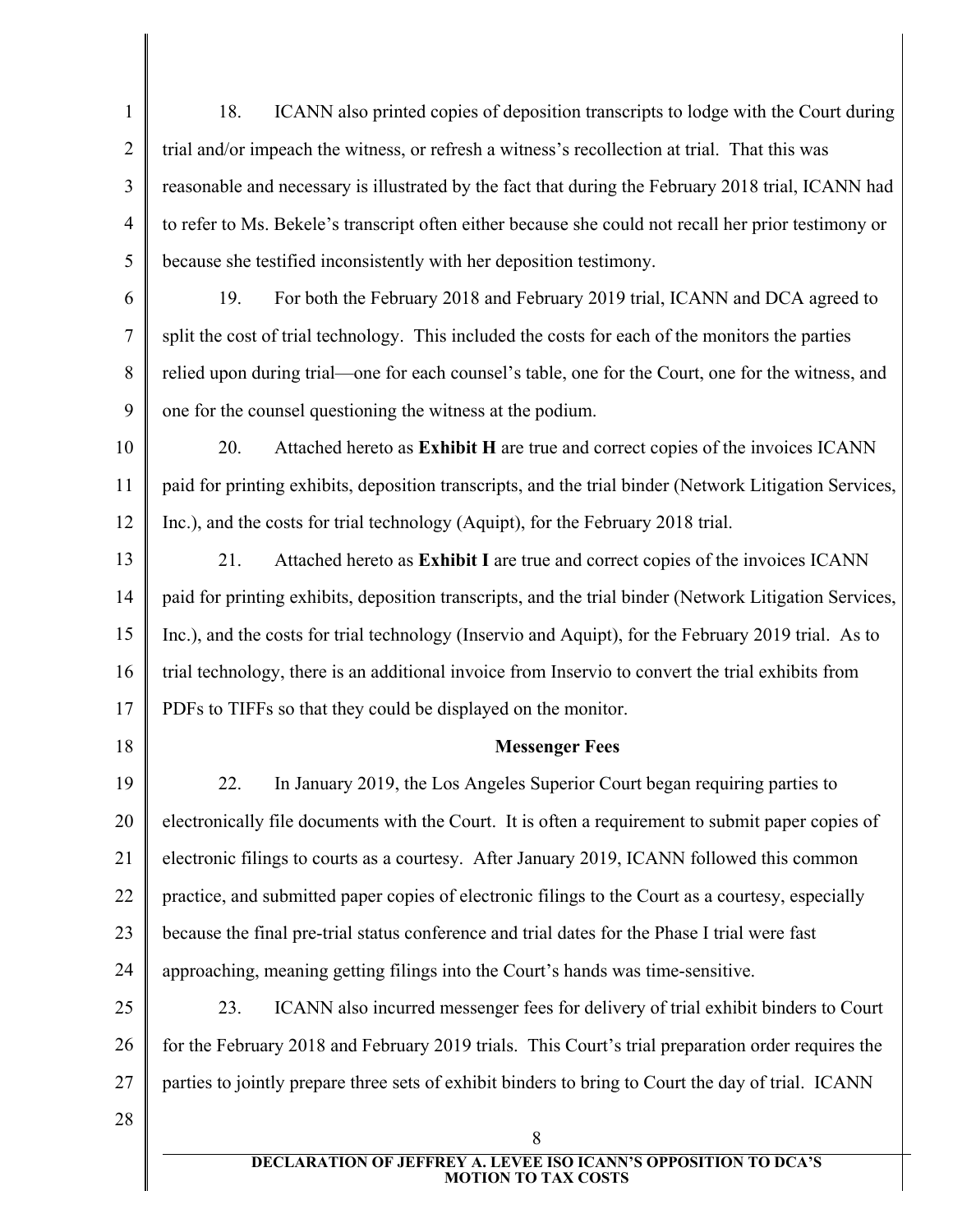| $\mathbf{1}$   | was responsible for printing the parties' joint exhibits in addition to its own exhibits, and        |  |  |  |
|----------------|------------------------------------------------------------------------------------------------------|--|--|--|
| $\overline{2}$ | transporting these exhibit binders to Court.                                                         |  |  |  |
| 3              | The three sets of exhibit binders amounted to multiple heavy boxes. ICANN's<br>24.                   |  |  |  |
| $\overline{4}$ | counsel could not have carried these boxes to Court without substantial burden (including            |  |  |  |
| 5              | multiple trips to and from the car or the office).                                                   |  |  |  |
| 6              | Attached hereto as Exhibit J are true and correct copies of the invoices for the<br>25.              |  |  |  |
| $\tau$         | messenger fees DCA challenges.                                                                       |  |  |  |
| 8              | <b>Mediation Fees</b>                                                                                |  |  |  |
| 9              | The parties participated in two mediations in this case: the first in September<br>26.               |  |  |  |
| 10             | 2016, and the second in January 2019 as ordered by this Court. ICANN participated in the             |  |  |  |
| 11             | September 2016 mediation to attempt to resolve the dispute prior to expending further time and       |  |  |  |
| 12             | money on costly litigation.                                                                          |  |  |  |
| 13             | At the September 2016 mediation, ICANN incurred \$5,000 in mediator fees, paid<br>27.                |  |  |  |
| 14             | for parking validation at Jones Day's office (where the mediation took place), and offered lunch     |  |  |  |
| 15             | at the mediation. Attached hereto as Exhibit K are true and correct copies of ICANN's costs for      |  |  |  |
| 16             | the mediator, parking validation, and lunch for the September 2016 mediation.                        |  |  |  |
| 17             | At the January 2019 mediation at DCA's office, I paid for parking at DCA's<br>28.                    |  |  |  |
| 18             | office. It was reasonably necessary to park at the deposition, which occurred in Brentwood; I        |  |  |  |
| 19             | could not have walked from my office in downtown Los Angeles. Attached hereto as Exhibit L           |  |  |  |
| 20             | are true and correct copies of the invoices for parking expenses at DCA's office for the January     |  |  |  |
| 21             | 2019 mediation.                                                                                      |  |  |  |
| 22             | <b>ICANN's Remaining Costs</b>                                                                       |  |  |  |
| 23             | Attached hereto as Exhibit M are true and correct copies of the invoices for<br>29.                  |  |  |  |
| 24             | parking Jones Day provided to DCA's counsel when DCA's counsel came to Jones Day for case-           |  |  |  |
| 25             | related matters. DCA did not offer ICANN's counsel the same courtesy.                                |  |  |  |
| 26             | 30.<br>My colleagues and I were required to appear at court for numerous hearings and                |  |  |  |
| 27             | two trials in this case. We often brought to Court binders, exhibits, briefs, and other items.       |  |  |  |
| 28             | Therefore, we could not have walked to Court without substantial burden. Attached hereto as          |  |  |  |
|                | <b>DECLARATION OF JEFFREY A. LEVEE ISO ICANN'S OPPOSITION TO DCA'S</b><br><b>MOTION TO TAX COSTS</b> |  |  |  |
|                |                                                                                                      |  |  |  |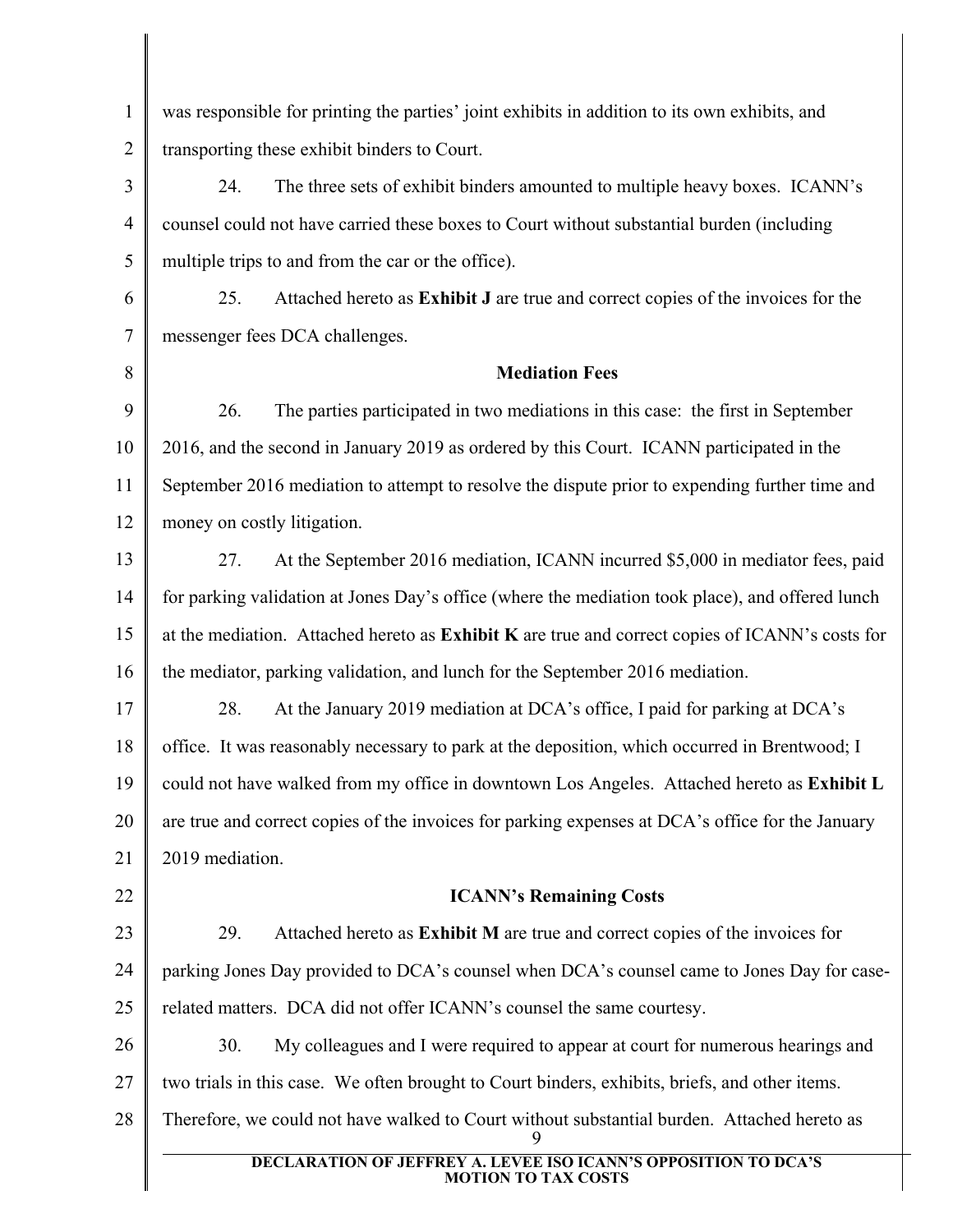<span id="page-10-0"></span> **DECLARATION OF JEFFREY A. LEVEE ISO ICANN'S OPPOSITION TO DCA'S MOTION TO TAX COSTS Exhibit N** are true and correct copies of the invoices for my colleagues' and my parking expenses at Court for hearings and trial. The invoices are listed in the same order as the Memorandum of Costs (Worksheet).<sup>[7](#page-10-0)</sup> 31. Both parties identified Christine Willett as a witness on their witness lists for the February 2018 and February 2019 trial, and she appeared in Court each day of the 2018 and 2019 trials. Ms. Willett resides in Orange County, not Los Angeles. She stayed at a hotel during each of the trials to avoid traveling between Orange County and Los Angeles during peak hours every day. Attached hereto as **Exhibit O** are true and accurate copies of invoices for Ms. Willett's hotel stays during the February 2018 and February 2019 trial. <sup>7</sup> One invoice for my former colleague's \$8 parking at the courthouse on June 7, 2016 is missing. I believe that this invoice would be reflected in her expense reports, but she is no longer at Jones Day.